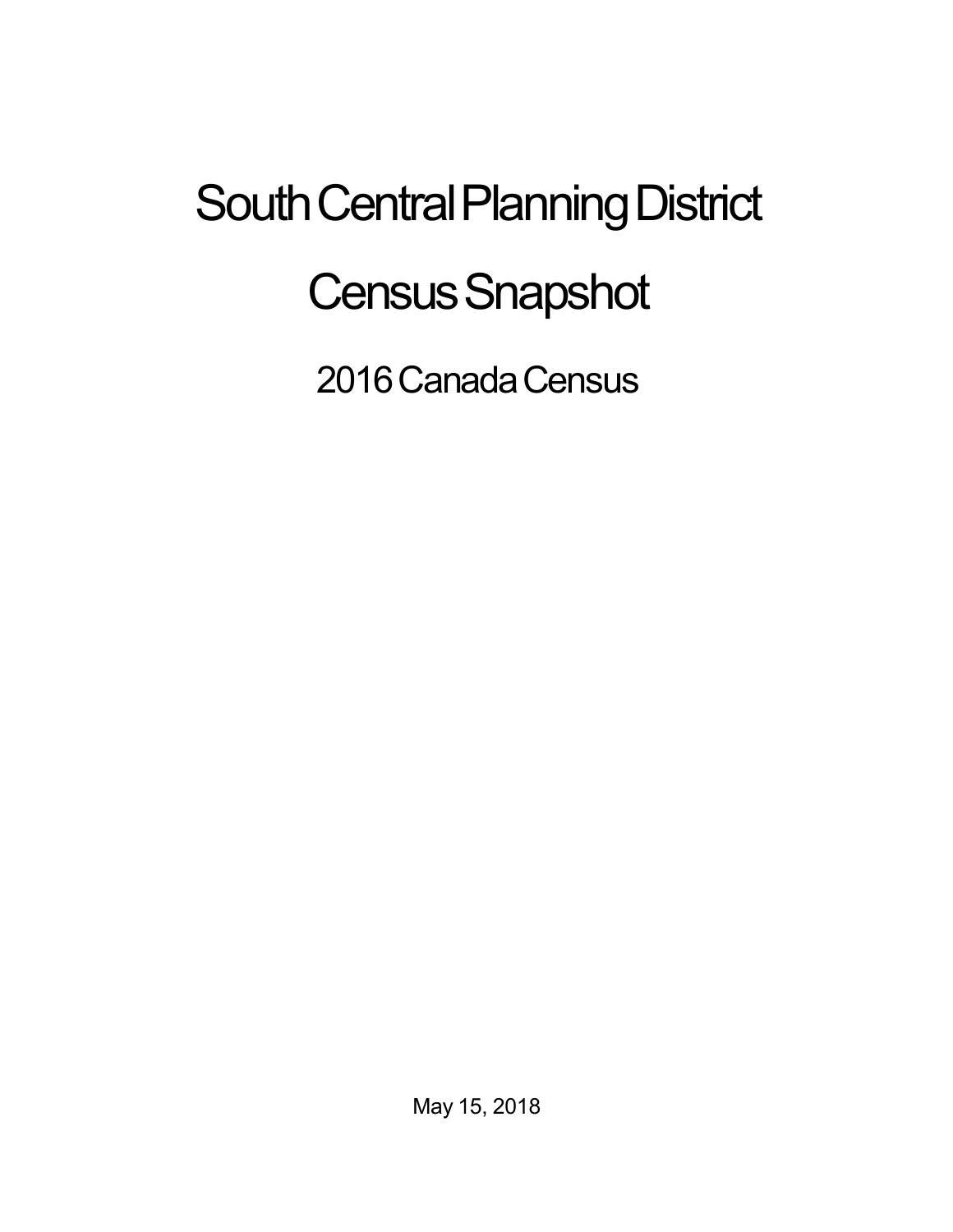City of Windsor Planning Department South Central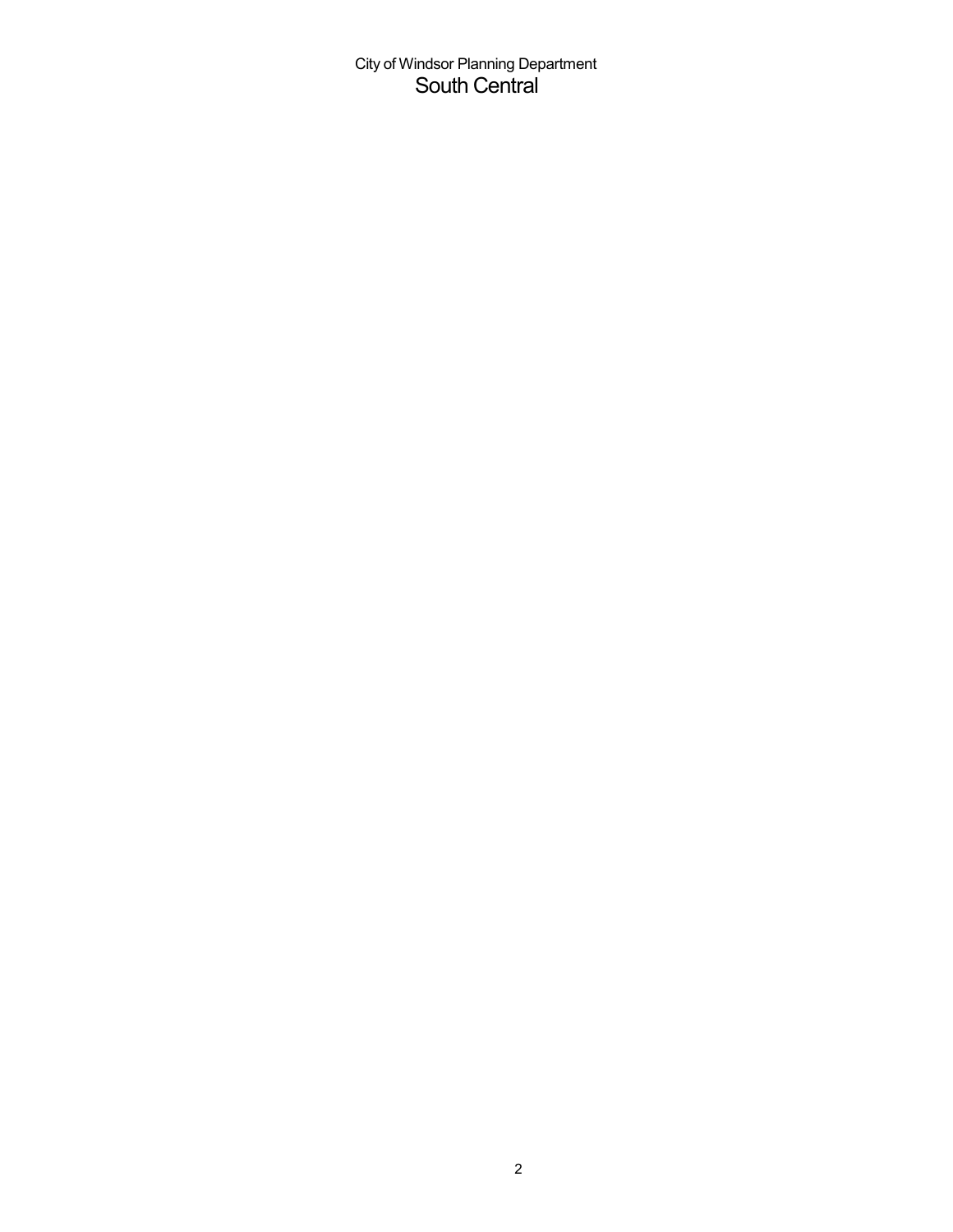## City of Windsor Planning Department 2016 Census Census Snapshot

| 2016 Census<br><b>Census Snapshot</b> | <b>South Central</b> |     |
|---------------------------------------|----------------------|-----|
|                                       |                      | %   |
| <b>Total Population</b>               | 9,178                |     |
| Males                                 | 4,569                | 50% |
| Females                               | 4,609                | 50% |
|                                       |                      |     |
| <b>2016 Population by Age</b>         | 9,178                |     |
| 0 to 4 years                          | 481                  | 5%  |
| 5 to 9 years                          | 393                  | 4%  |
| 10 to 14 years                        | 416                  | 5%  |
| 15 to 19 years                        | 517                  | 6%  |
| 20 to 24 years                        | 746                  | 8%  |
| 25 to 29 years                        | 845                  | 9%  |
| 30 to 34 years                        | 666                  | 7%  |
| 35 to 39 years                        | 618                  | 7%  |
| 40 to 44 years                        | 582                  | 6%  |
| 45 to 49 years                        | 696                  | 8%  |
| 50 to 54 years                        | 751                  | 8%  |
| 55 to 59 years                        | 666                  | 7%  |
| 60 to 64 years                        | 586                  | 6%  |
| 65 to 69 years                        | 463                  | 5%  |
| 70 to 74 years                        | 320                  | 3%  |
| 75 to 79 years                        | 197                  | 2%  |
| 80 to 84 years                        | 174                  | 2%  |
| 85 to 89 years                        | 105                  | 1%  |
| 90 to 94 years                        | 48                   | 1%  |
| 95 to 99 years                        | 15                   | 0%  |
| 100 years and over                    | 3                    | 0%  |
|                                       |                      |     |
| 0 to 14 years                         | 1,260                | 14% |
| 15 to 64 years                        | 6,608                | 72% |
| 65 years and over                     | 1,322                | 14% |
| 85 years and over                     | 168                  | 2%  |
|                                       |                      |     |
| Average age of population             | 40.8                 |     |
| <b>Median age</b>                     | 39.7                 |     |
|                                       |                      |     |
| <b>Families</b>                       | 2,238                |     |
| Persons per family                    | 2.8                  | 0%  |
|                                       |                      |     |
| Total couple families                 | 1,547                | 69% |